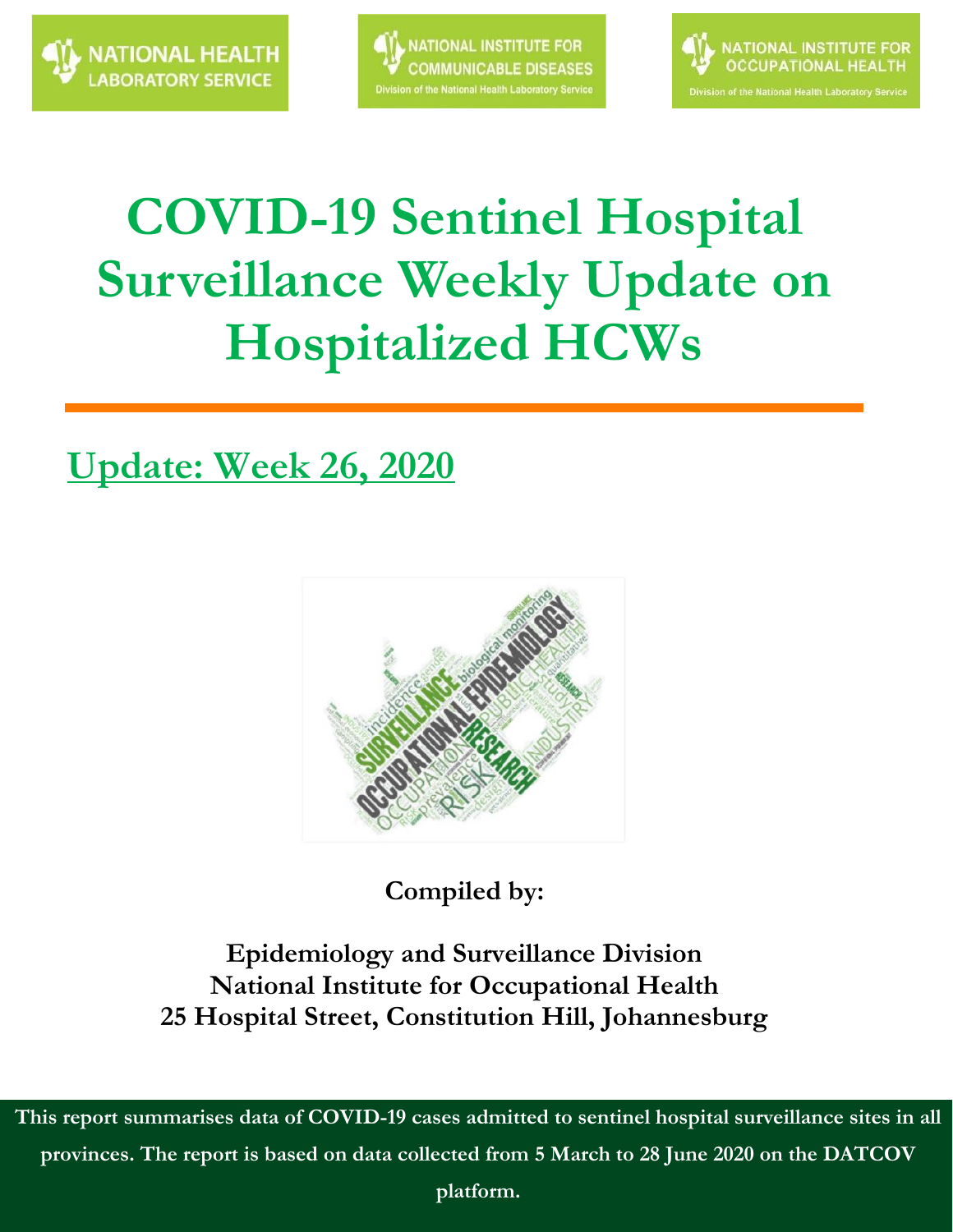# **HIGHLIGHTS**

- As of June 28, 2020, 372 (2.6 %) of the 14,555 COVID-19 hospital admissions recorded on the DATCOV surveillance database, were health care workers (HCWs), reported from 278 facilities (74 public-sector and 204 private-sector) in all nine provinces of South Africa. Among 92 (25%), with available data on type of work, 52 (14.0 %) were nurses, 26 (7.0 %) porters, 10 (2.7 %) allied HCWs, 3 (0.8 %) doctors and 1 (0.3 %) laboratory scientist.
- There was an increase of 88 new HCW admissions since week 25.
- There were 294 (79.0%) and 78 (21.0 %) admissions reported in private and public sector, respectively.
- The majority of HCW admissions were reported from Gauteng (115, 30.9%), Western Cape (94; 25.3%), KwaZulu-Natal (90; 24.2 %), and the Eastern Cape (37; 10.0 %) provinces.
- The median age of COVID-19 HCW admissions was 44 years, there were 32 (8.6%) admissions in HCWs aged 60 years and older. A total of 296 (79.6%) were female.
- Among 336 (90.3%) HCW admissions with data on comorbid conditions, 143/336 (42.6%) had at least one comorbid condition reported. Most commonly reported comorbid conditions were hypertension (80/143; 55.9 %) and diabetes (50/143; 35.0 %). There were 28 (19.6%) HCWs who were HIV positive, three (2.1%) with active tuberculosis (TB) and two (1.4%) with a previous history of TB.
- A total of 23 (6.2 %) HCW had severe disease defined as receiving treatment in high care or intensive care unit (ICU) or ventilated or diagnosed with acute respiratory distress syndrome (ARDS).
- $\bullet$  Of the 372 HCW admissions, 125 (33.6%) were in hospital at the time of this report, 233 (62.2%) were discharged alive, five (1.3%) transferred out and nine (2.4%) HCWs had died. Five of the nine deaths  $(55.6\%)$  were reported in the Western Cape, two  $(22.2\%)$  from Gauteng, one  $(1.1\%)$  from KwaZulu-Natal and one (1.1 %) from the Eastern Cape provinces. There was one additional death since the last reporting week, which occurred in week 19.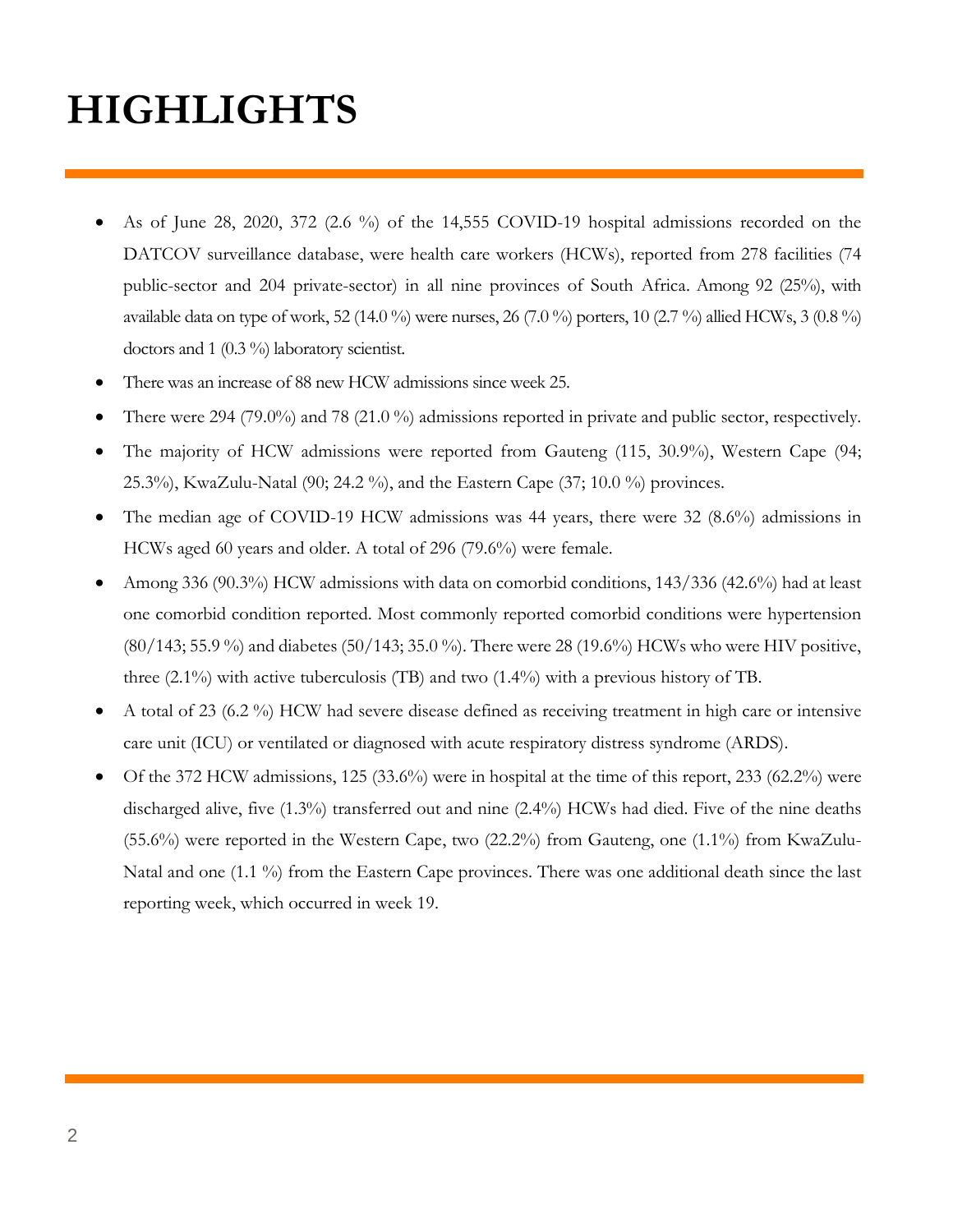# **Methods**

DATCOV, sentinel hospital surveillance for COVID-19 admissions, was initiated on the 1 April 2020. Data are submitted by public and private hospitals that have agreed to report COVID-19 admissions through DATCOV surveillance in all nine provinces of South Africa (Table 1). A COVID-19 case was defined as a person with a positive reverse transcriptase polymerase chain reaction (RT-PCR) assay for SARS-CoV-2 who was admitted to a DATCOV sentinel hospital. All hospitalized patients who were noted to be doctors, nurses, allied health care workers, laboratory staff, porters and administrative staff were captured as health care workers (HCWs). An individual was defined as having severe disease if treated in high care or intensive care unit (ICU) or ventilated or diagnosed with acute respiratory distress syndrome (ARDS).

Data on hospitalized HCWs who were diagnosed with COVID-19 from 5 March to 28 June 2020 were collected. Data are received from all private hospitals nationally, and a subset of public hospitals in all nine provinces (data are received from all public hospitals in the Western Cape (WC) Province). As new hospitals join the surveillance system, they retrospectively captured all admissions recorded. As of 28 June 2020, a total of 278 facilities, 204 from private sector and 74 from public sector, submitted data on hospitalized HCWs with COVID-19 (Table 1). There were 9 additional hospitals (3 public-sector and 6 private-sector) reporting COVID-19 admissions since the last report.

|                     | Sector         |         |  |  |
|---------------------|----------------|---------|--|--|
| Province            | Public         | Private |  |  |
| Eastern Cape (EC)   | 8              | 12      |  |  |
| Free State (FS)     | $\overline{4}$ | 14      |  |  |
| Gauteng (GP)        | 5              | 74      |  |  |
| KwaZulu-Natal (KZN) | 5              | 37      |  |  |
| Limpopo $(LP)$      | 1              | 6       |  |  |
| North West (NW)     | 2              | 12      |  |  |
| Northern Cape (NC)  | $\mathbf{1}$   | 6       |  |  |
| Western Cape (WC)   | 48             | 36      |  |  |
| Mpumalanga (MP)     | $\theta$       | 7       |  |  |
| South Africa        | 74             | 204     |  |  |

**Table 1:** Number of hospitals reporting data on COVID-19 admissions by province and health-sector, South Africa, 5 March - 28 June 2020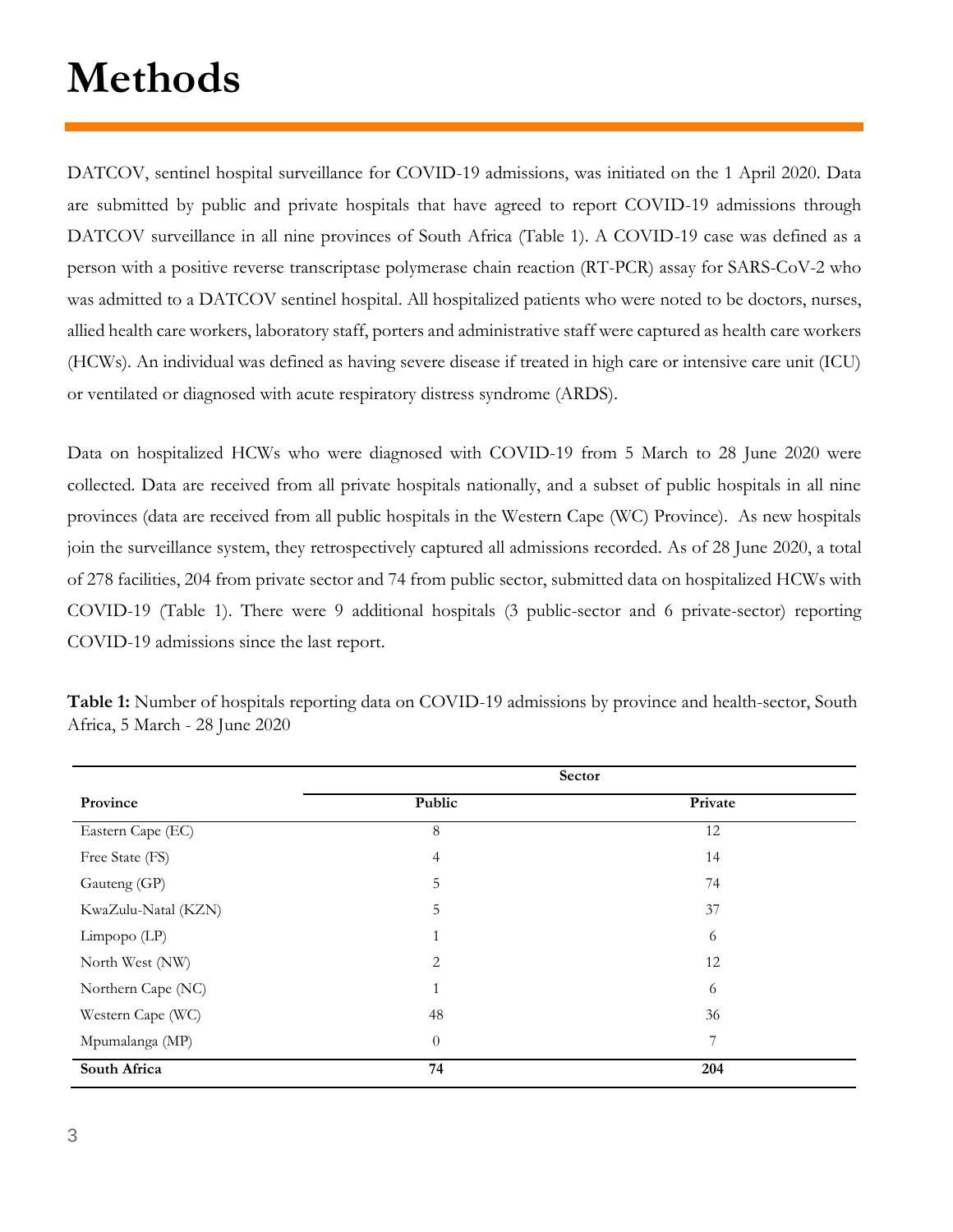# **Results**

From 5 March to 28 June, there was a total of 372/14555 (2.6 %) COVID-19 admissions among HCWs (88 additional from the last report) reported from 269 facilities in all nine provinces of South Africa. Of these admissions, 294 (79.0 %) and 78 (21.0 %) were reported in the private and public sector, respectively (Figure 1). The majority of HCW admissions (336/372; 90.6 %) were recorded in four provinces, with the highest number 115/372 (30.9 %) reported in Gauteng (GP), followed by 94/372 (25.3 %) in Western Cape (WC), 90/372 (24. 2 %) in KwaZulu-Natal (KZN), and 37/372 (10.0 %) in Eastern Cape (EC) provinces (Figure 1).



**Figure 1:** Number of reported COVID-19 admissions among HCWs by province and health-sector, South Africa, 5 March - 28 June 2020 (n=372)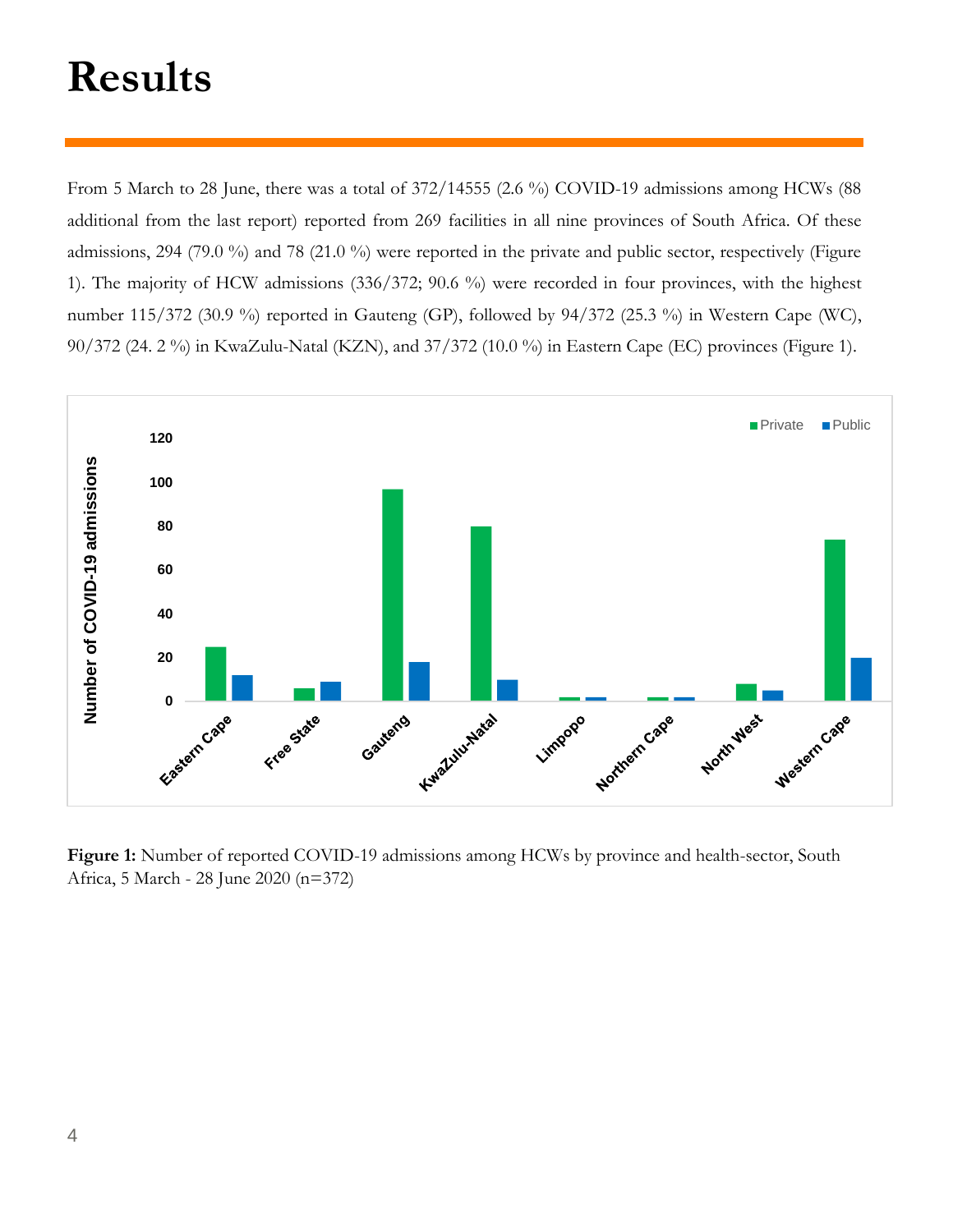The majority of HCW admissions were reported in the private sector (79.0 %). However, increasing number of admissions have also been reported in the public sector (Figure 2).



**Figure 2**: Number of reported COVID-19 admissions among HCWs by epidemiologic week of diagnosis and health-sector, South Africa, 5 March– 28 June 2020 (n=372)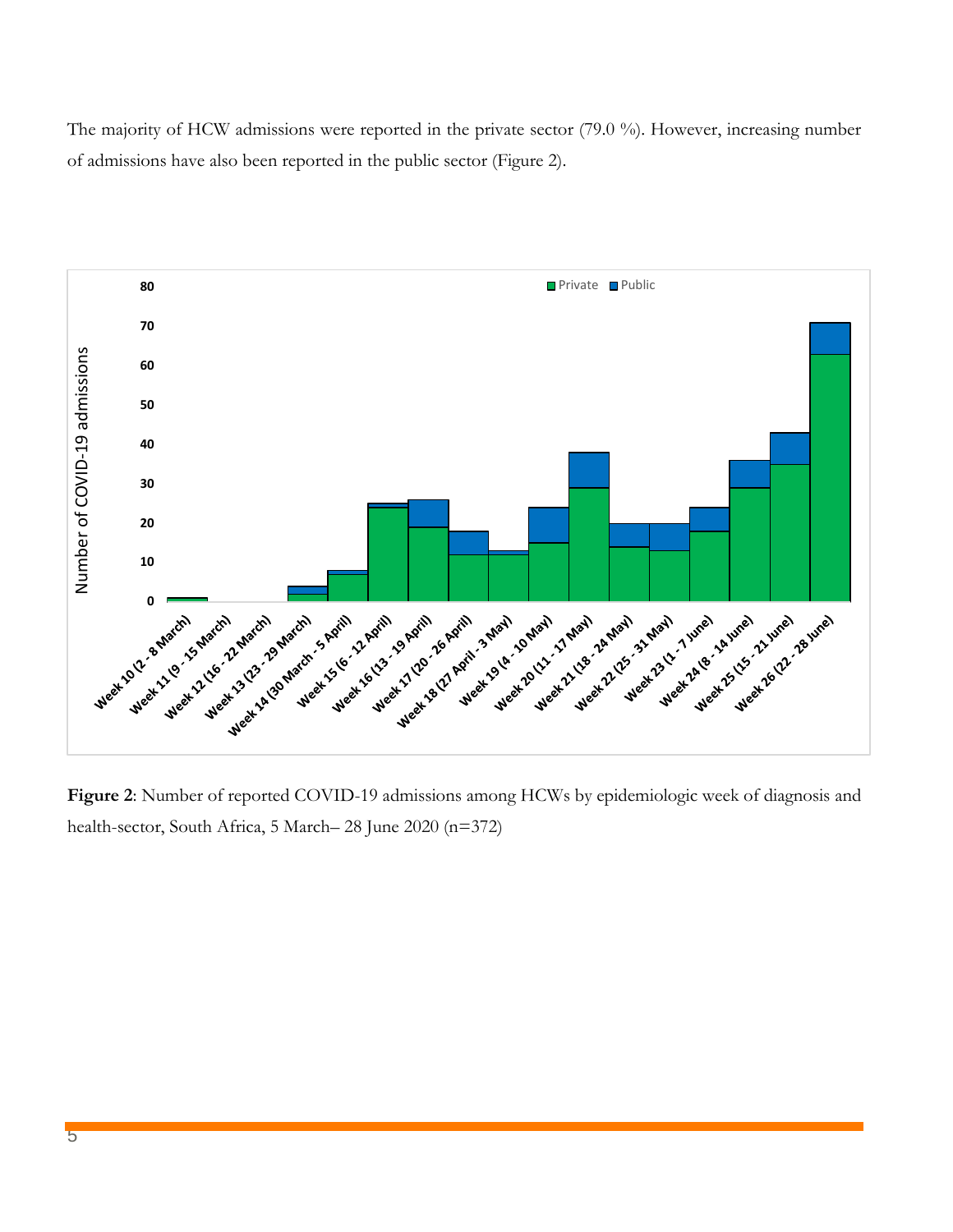### **Demographic and clinical characteristics of COVID-19 admissions among HCWs, South Africa, 5 March–21 June 2020**

The median age of COVID-19 admissions among HCWs was 44 years (interquartile range [IQR] 36–53). There were 32 (8.6%) admissions in patients 60 years and older (Figure 3). Among admitted HCWs with COVID-19, 296 (79.6%) were female. The sex ratio varied by age group with females more common than males in all age groups (Figure 3). Among the 296 female admissions, 11 (3.7%) were pregnant.



**Figure 3:** Number of reported COVID-19 HCW admissions by age, gender and percentage of males, South Africa, 5 March– 28 June 2020 (n=372)

Note: There were 15 HCWs whose age was unknown at the time of this report's dissemination.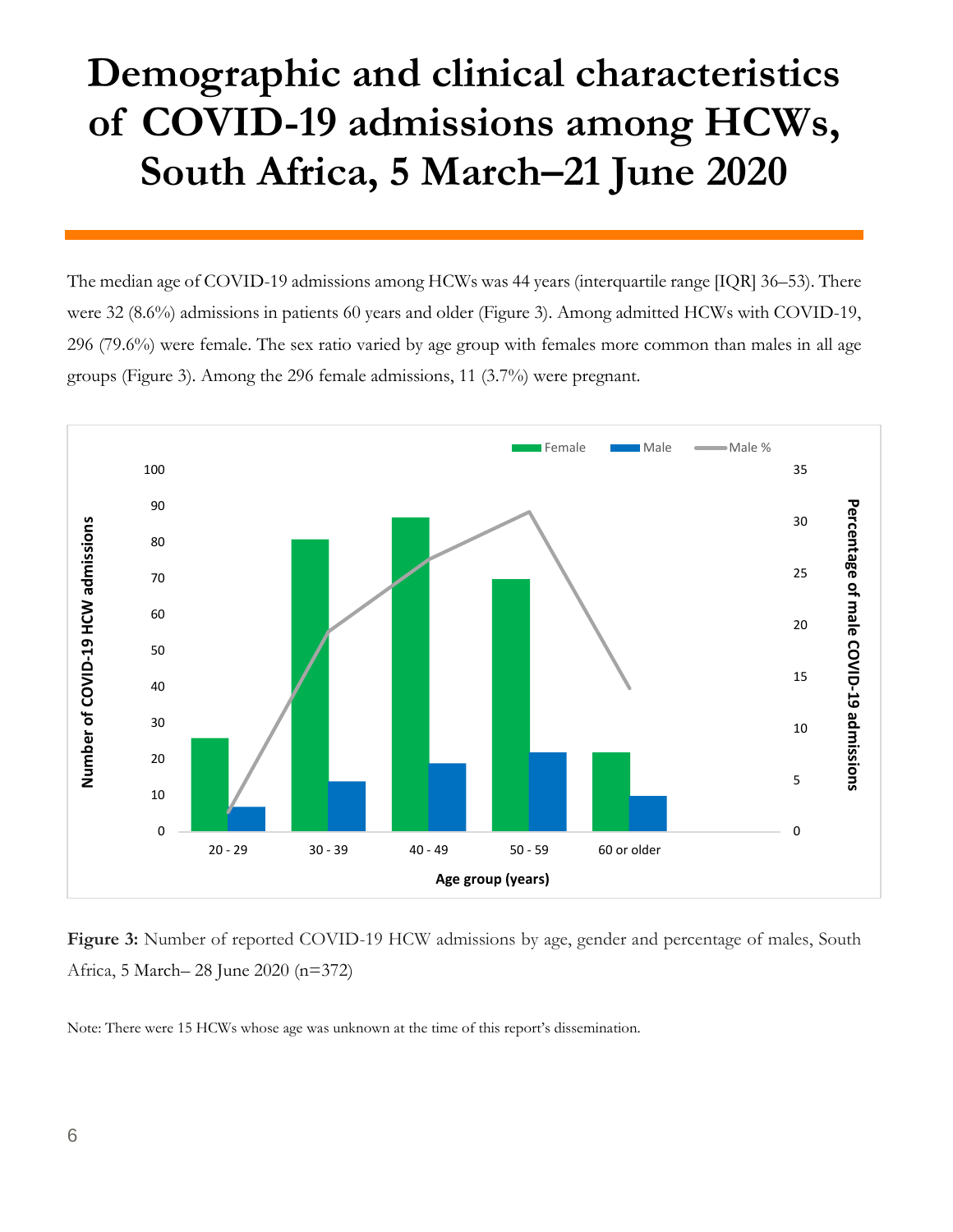Of the 336 (90.3%) HCWs for whom comorbid disease was known, 143/336 (42.6%) had one or more comorbid disease reported. Among the 143 HCWs who had reported a comorbid condition, the most commonly reported comorbid conditions were hypertension (80/143; 55.9%) and diabetes (50/143; 35.0 %). There were 28 (19.6%) HCWs who were HIV positive, three (2.1%) with active tuberculosis (TB) and two (1.4%) with a previous history of TB (Table 2).

| Comorbid disease*                | Frequency (n)  | Percentage $(\% )$ |
|----------------------------------|----------------|--------------------|
| Hypertension                     | 80             | 55.9               |
| Diabetes mellitus                | 50             | 35.0               |
| Chronic cardiac disease          | 5              | 3.5                |
| Chronic pulmonary disease        | 2              | 1.4                |
| Asthma                           | 30             | 21.0               |
| Chronic renal disease            | 3              | 2.1                |
| Malignancy                       | 1              | 0.7                |
| НIV                              | 28             | 19.6               |
| Active tuberculosis              | 3              | 2.1                |
| Previous history of tuberculosis | $\overline{2}$ | 1.4                |

**Table 2**: Reported comorbid diseases in COVID-19 admissions among HCWs reporting at least one comorbid disease, South Africa, 5 March–28 June 2020 (n=143)

\* Multiple comorbid conditions would be counted more than once so the total number may be more than the total number of individuals reporting comorbid conditions

#### **Severity**

Of the 372 COVID-19 HCW admissions to date, 23 (6.2 %) met the criteria for severe disease. The mean age of patients who had severe disease (51 years) was significantly different from those who did not have severe disease ( $p=0.0106$ ). Of the 23 with severe disease, 18 (78.3%) had at least one comorbid disease ( $p < 0.001$ ).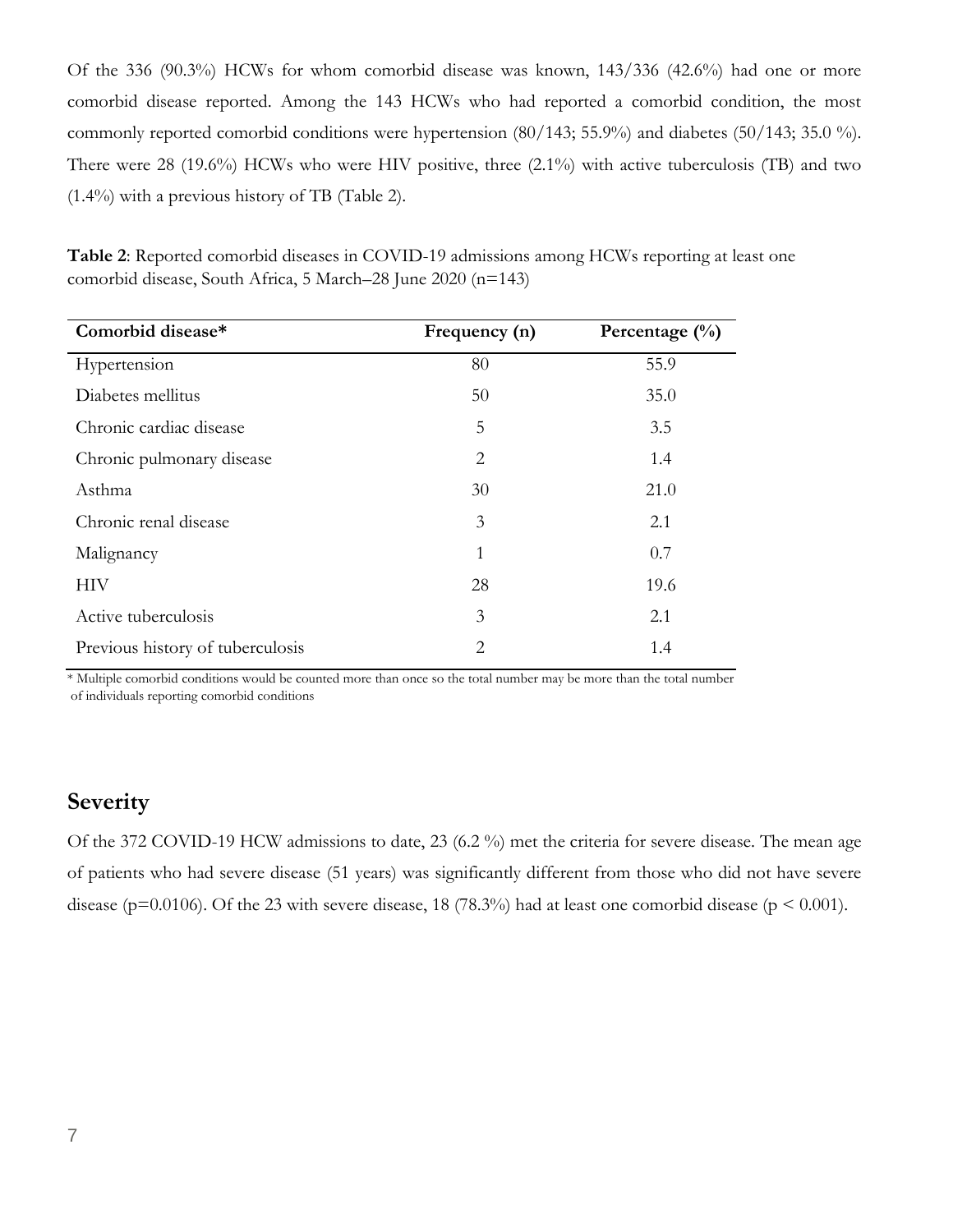#### **Outcomes**

Of the 372 admitted individuals, 233 (62.6%) were discharged alive, five (1.3%) were transferred out to either higher level care or step-down facilities, nine (7 women and 2 men) (2.4 %) had died and 125 (33.6%) were currently in hospital. This CFR (3.7%, 9/242) was lower than the CFR among all admissions in the DATCOV database (20.8%, 2116/10159).

The majority of HCW deaths (55.6%) were reported in the Western Cape, two (22.2%) from Gauteng, one (1.1%) from KwaZulu-Natal and one (1.1 %) from the Eastern Cape provinces. Six deaths (66.7%) recorded were among HCWs aged 60 years and older with a median age of 64 (IQR  $61 - 67$ ) years compared to 44 (IQR 37 – 53) years for those who were still alive. Six (66.7%) of the nine deaths were either admitted in ICU, ventilated or oxygenated. Seven of the nine (77.8%) HCWs that died had at least one comorbid disease reported. Hypertension (7/9; 77.8%) and diabetes (4/9; 44.4 %) were the common reported comorbid diseases (Table 3).

Please note that the mortality data presented was based on available information as of 28 June 2020, thus not all deaths during the reporting period may have been recorded by the participating hospitals.

# **Conclusion**

HCW admissions are increasing weekly. The majority (66.7%) of the deaths are in HCW older than 60 year of age.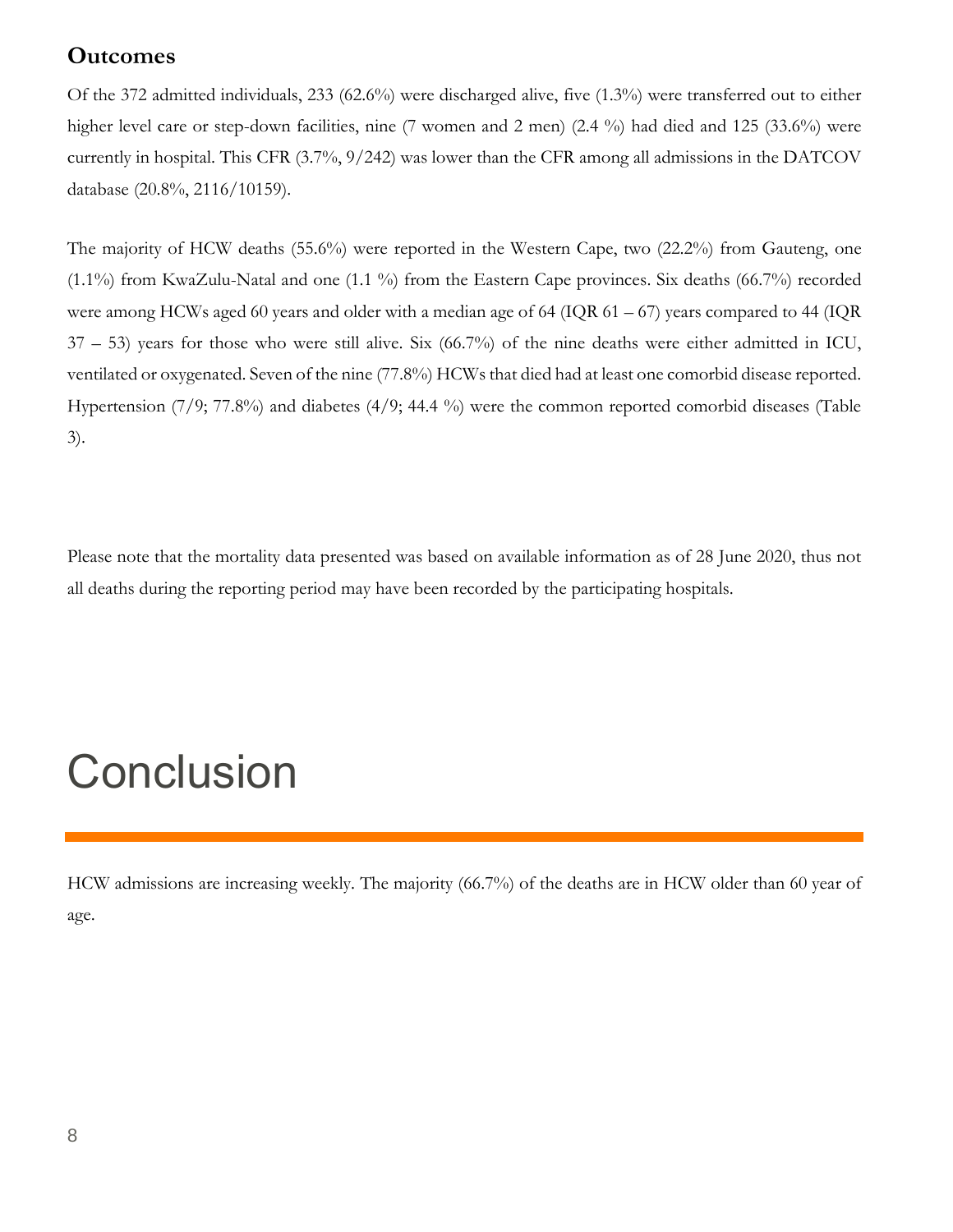| Case ID                 | Age | <b>Sex</b> | Comorbidities              | Province | Week of | LOS            | ICU       | On     | Ventilated |
|-------------------------|-----|------------|----------------------------|----------|---------|----------------|-----------|--------|------------|
|                         |     |            |                            |          | death   | (days)         | Admission | Oxygen |            |
| $\mathbf{A}$            | 52  | Female     | Hypertension<br>$\bullet$  | Western  | 19      | 13             | Yes       | Yes    | Yes        |
|                         |     |            |                            | Cape     |         |                |           |        |            |
| $\bf{B}$                | 61  | Female     | Hypertension<br>$\bullet$  | Western  | 19      | 10             | No        | No     | No         |
|                         |     |            | Diabetes<br>$\bullet$      | Cape     |         |                |           |        |            |
| $\overline{\mathbf{C}}$ | 61  | Female     | Hypertension<br>$\bullet$  | Western  | 17      | $\overline{7}$ | Yes       | Yes    | Yes        |
|                         |     |            |                            | Cape     |         |                |           |        |            |
| $\mathbf D$             | 64  | Female     | None reported              | KwaZulu- | 13      | $\overline{7}$ | Yes       | No     | $\rm No$   |
|                         |     |            |                            | Natal    |         |                |           |        |            |
| ${\bf E}$               | 67  | Female     | Hypertension<br>$\bullet$  | Western  | 18      | 21             | $\rm No$  | Yes    | $\rm No$   |
|                         |     |            | Diabetes<br>$\bullet$      | Cape     |         |                |           |        |            |
|                         |     |            | Asthma<br>$\bullet$        |          |         |                |           |        |            |
| $\overline{\text{F}}$   | 57  | Female     | Hypertension<br>$\bullet$  | Gauteng  | 24      | $\overline{2}$ | Yes       | Yes    | Yes        |
| G                       | 64  | Male       | Hypertension<br>$\bullet$  | Gauteng  | 22      | 11             | No        | Yes    | Yes        |
|                         |     |            | Diabetes<br>$\bullet$      |          |         |                |           |        |            |
| $\mathbf H$             | 69  | Male       | Hypertension<br>$\bullet$  | Western  | 21      | 27             | Yes       | Yes    | Yes        |
|                         |     |            | Diabetes<br>$\bullet$      | Cape     |         |                |           |        |            |
| J                       | 58  | Female     | None reported<br>$\bullet$ | Eastern  | 19      | 33             | Yes       | No     | Yes        |
|                         |     |            |                            | Cape     |         |                |           |        |            |

**Table 3**: Clinical profiles of the health care workers admitted with COVID-19 who died, South Africa, (n=9)